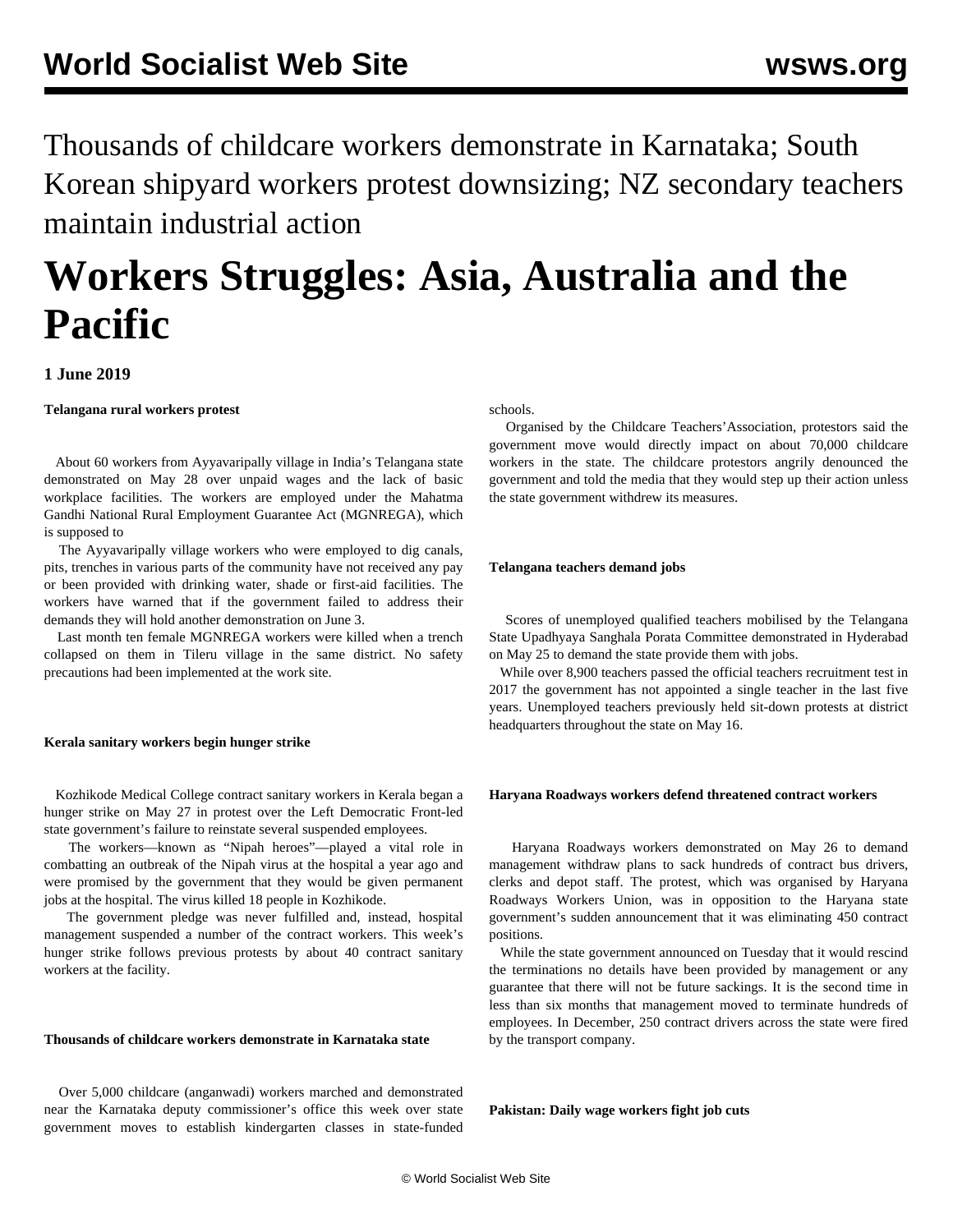Hundreds of daily wage workers in Faisalabad demonstrated on May 23 in protest against the water and sanitation agency's elimination of 800 jobs. Protestors demanded their unconditional reinstatement and immediate payment of two months' outstanding wages and benefits.

 The water and sanitation agency termination notices claim the jobs are being axed because of a "paucity of funds and a severe financial crunch" facing the Pakistani government.

#### **Indonesian seafood workers protest union leader's arrest**

 Bumi Menara Internusa (BMI) seafood factory workers in Lampung have held daily protests over the past week and a half over the arrest of a union secretary on May 17.

 The company claims that police and prosecutors moved against BMI Workers Union secretary Reni Desmiria because she allegedly submitted a fake high school certificate when applying for work at the factory eight years ago.

 Desmiria was arrested at her home by armed police equipped with automatic weapons. The company is pressing for the maximum penalty of six years imprisonment. The move is part of the company's union busting operation at the plant.

 The union was formed in 2012 amid anger over the abusive treatment of workers on casual employment contracts. Female employees were forced to work night shifts for over a year without any shift rotation system. Over 1,000 workers are employed in the factory, which is a major supplier to the global seafood industry. Most are not permanent and do not have social security or health care cover.

#### **South Korean shipyard workers protest downsizing**

 Hundreds of dock workers staged sit-in strikes this week against the scheduled merger of two shipyards in the southeastern industrial city of Ulsan. They fear that the restructure will result in mass job cuts.

 The strike began on Tuesday, after hundreds of workers demonstrated inside Town Hall where a shareholders meeting on the merger was expected to occur on Friday. Workers unfurled large banners that read, "Stop corporate division that will wipe out all the workers!" after clashing with security personnel.

 The stoppage was in defiance of an Ulsan court ruling on Monday which approved an injunction filed by the company prohibiting the union from interrupting the upcoming shareholders meeting. The court said the union would have to pay 50 million won per activity in breach of the order.

 The companies involved, Daewoo Shipbuilding & Marine Engineering, and Hyundai Heavy Industries, have destroyed more than 30,000 jobs over the last four years following a government-initiated restructuring of the shipbuilding industry. The merger will create the world's largest shipbuilding group with a market share of around 20 percent.

# **Australian Broadcasting Corporation workers meet over new agreement**

 Australian Broadcasting Corporation employees in Sydney and other capital cities attended union-organised meetings this week to discuss bargaining for a new one-year enterprise agreement.

 The meetings, called by the Media, Entertainment and Arts Alliance and the Community and Public Sector Union, were held a month before the current deal is set to expire. Management wants to cap any pay rises in the planned one-year agreement at 1.5 percent and is pushing unspecified changes to working conditions.

 Signalling their willingness to impose cuts, the unions have offered to "roll-over" the current agreement, which would limit wage increases to 2 percent, well below the official rate of inflation.

 The unions have, over the past decade, enforced a series of restructures, which have resulted in the destruction of hundreds of jobs, the closure of entire departments and the slashing of broadcasting in regional and rural areas. Coverage of the arts and other cultural issues has also been woundback.

Further meetings are scheduled for next week.

# **New Zealand secondary teachers maintain industrial action**

 About 20,000 secondary teachers in public schools across New Zealand will take part in industrial action next week. The action, which will be spread across four weeks, consists of "rostering home," meaning teachers will refuse to teach specific year groups on given days. One-day strikes have also been scheduled for later this month, with different regions striking on different days.

 The action follows a nationwide strike on May 29 by 50,000 primary and secondary teachers to demand significant improvements in pay and conditions. The secondary teachers, members of the Post-Primary Teachers' Association (PPTA), put forward a pay claim last year calling for an immediate 15 percent pay increase, while primary teachers called for 16 percent. Teachers also want smaller class sizes, reduced workloads and more support for children with learning difficulties.

 The teachers' strike on May 29, one of the largest in New Zealand's history, attracted widespread support from parents, students and workers. The PPTA and the primary teachers' union, the New Zealand Educational Institute (NZEI) have stressed that they want to reach a deal with the government to avoid future strikes. A strike previously scheduled for April 3 was called off, with the Christchurch terror attack used as a pretext.

# **Retail workers strike in New Zealand**

 Workers at the department store chain Farmers continued taking industrial action this week. About 10 staff walked out for an hour and a half on Thursday at the Palmerston North store. This followed partial strikes, protests and pickets at stores in Auckland, Kapiti, Dunedin and other parts of the country.

 Workers are protesting against low wages. According to the FIRST Union, about one in five Farmers workers are only paid the \$17.70 an hour minimum wage, with many others earning little more. Workers claim the company's performance assessment system is rigged to keep wages down, regardless of how well workers have performed.

**NZ disability care workers hold one-hour strike**